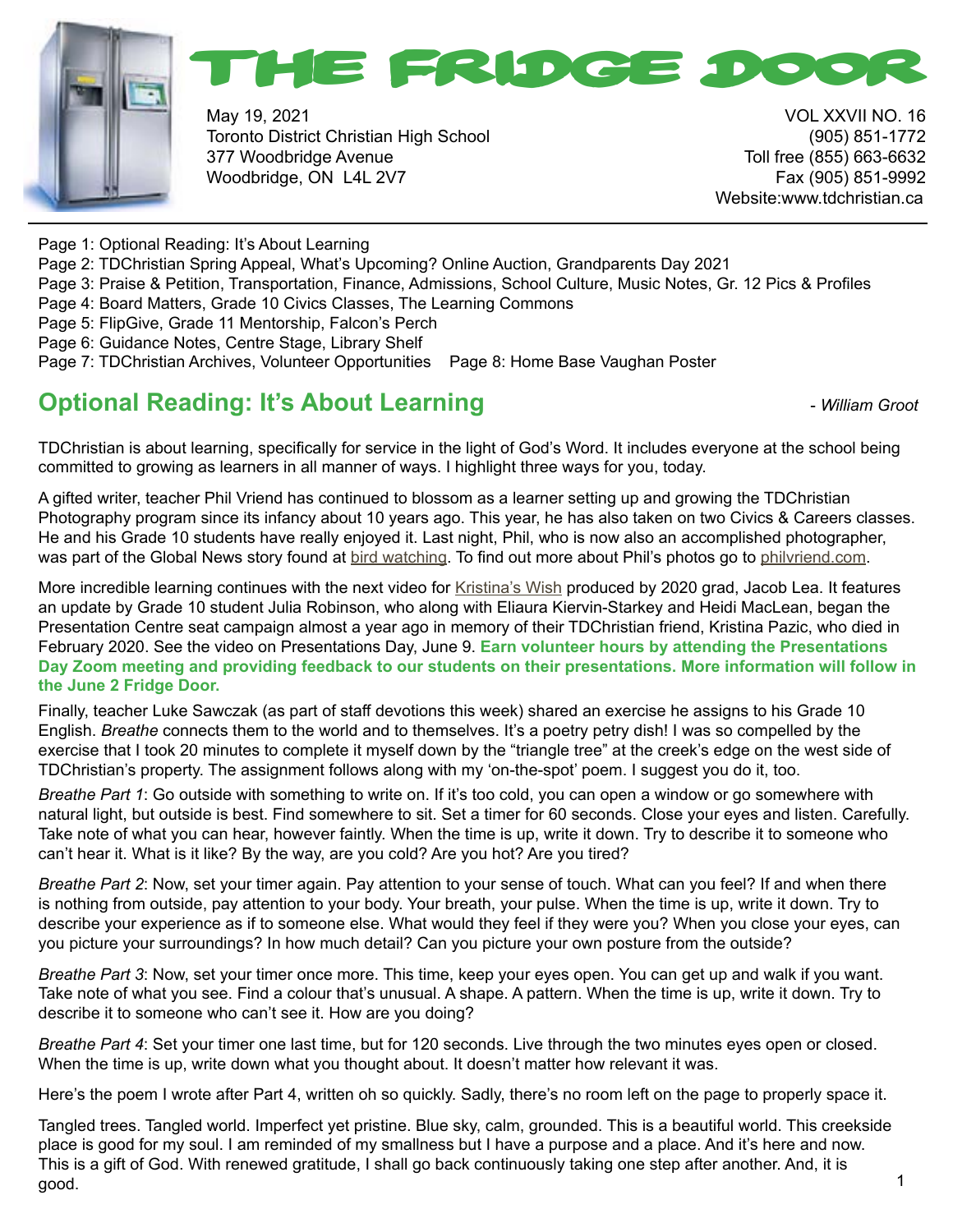## **TDChristian Spring Appeal** - *Leanne Fernhout, Community Engagement Manager*

Thank you for being part of our community and for your prayers and gifts of time and money. As we end the 2020- 21 school year, we ask you to participate in our SPRING APPEAL 2021. It highlights tuition assistance, mortgage reduction, and technology support (which helps us offer stellar remote learning for our 390 students).

**Please prayerfully consider donating today!** Do so securely online at tdchristian.ca/giving or send a cheque to 377 Woodbridge Avenue, Woodbridge, ON L4L 2V7. For more information contact [fernhout@tdchristian.ca](mailto:fernhout%40tdchristian.ca?subject=).

## **What's Upcoming at TDChristian?**

- **• Friday, May 21** is Project Day. Students should check Edsby feeds to complete assignments for each class.
- **• Monday, May 24** is Victoria Day. No school.
- **• Tueday, May 25:** Quad 4 Midterm Learning reports are posted in Edsby.
- **• Wednesday, June 2** is a Work Day. Students should use this day to complete work for Quad 4 classes.
- **• Wednesday, June 9** is Presentations Day (more details to follow).
- **• Friday, June 11** is the final Work Day. Students should use this day to complete work for Quadmester 4 classes.
- **• Friday, June 18** is the last day of regular classes. Note: Final Learning Reports will be mailed in late June.
- **• Graduation date and details will be communicated once** more is known about school status after lockdown.

## **TDChristian's Online Auction**

A huge thank you to everyone who participated in TDChristian's Amazing Online Auction. Over \$10,000 was raised!

A special word of thanks to everyone who donated items. The auction could not have happened without your generous contributions. Also, we are most grateful to TDChristian staff member Luke Sawczak who designed and maintained the auction platform.

For those of you who managed to post a winning bid, congratulations! If you have not already picked up your item or made arrangements for pickup, please come to the school on Saturday, May 22, between 10 a.m. and noon for curbside pickup. If you cannot come at that time, please email Joni Knibbe at [knibbe@tdchristian.ca](mailto:knibbe%40tdchristian.ca?subject=) to arrange an alternate time. Thank you again for your participation!

**Grandparents Day 2021 - Leanne Fernhout, Community Engagement Manager** 

On Thursday, May 6 we celebrated our annual "Grandparents Day." Once again, we had to hold this event online via our YouTube channel, TDCHWoodbridge. As much as we ourselves miss being at the school, we especially miss having our grandparents visit the classrooms, walk the halls, engage with us, and just be in fellowship with each other.

Despite the things we missed, we were still able to host a wonderful event that has over 850 views! To see the displays of student work, the gifts of music and story and the sharing of devotional time from the comfort of home, allowed for many more grandparents to be part of the day. You can still view it [here.](https://www.youtube.com/watch?v=NG3S7EYLpwk&t=1s)

We are delighted that Holland Christian Homes was also able to share in this day as the video was aired on their in-house TV/Channel. We recently heard back from HCH that it was very quiet in the halls because many of the residents were watching. Many of them expressed that they absolutely loved it especially given the pandemic.

Below are comments from TDChristian Grandparents:

*Just continue to do exactly all the presentations that you gave us this year. We enjoyed every part of this year's program! - Anonymous*

*Watching the Grandparents Day video we saw joy on the faces of the students and felt the love and care of the staff. - Gary & Mary*

*The confidence that the students gain was very impressive. We thoroughly enjoyed watching. Thank you for including the grandparents, we are always the champions of our grandchildren. - Karen & Herb*

As we mentioned in the video, Grandparents are important in the lives of our students and the life of TDChristian. We love all the stories we hear and the connections between students and their grandparents. It reminds us of God's faithfulness; God is the Rock on which our school is built. In this, TDChristian's 58th year of operation, we are reminded of the importance of our supportive grandparents. Thank you!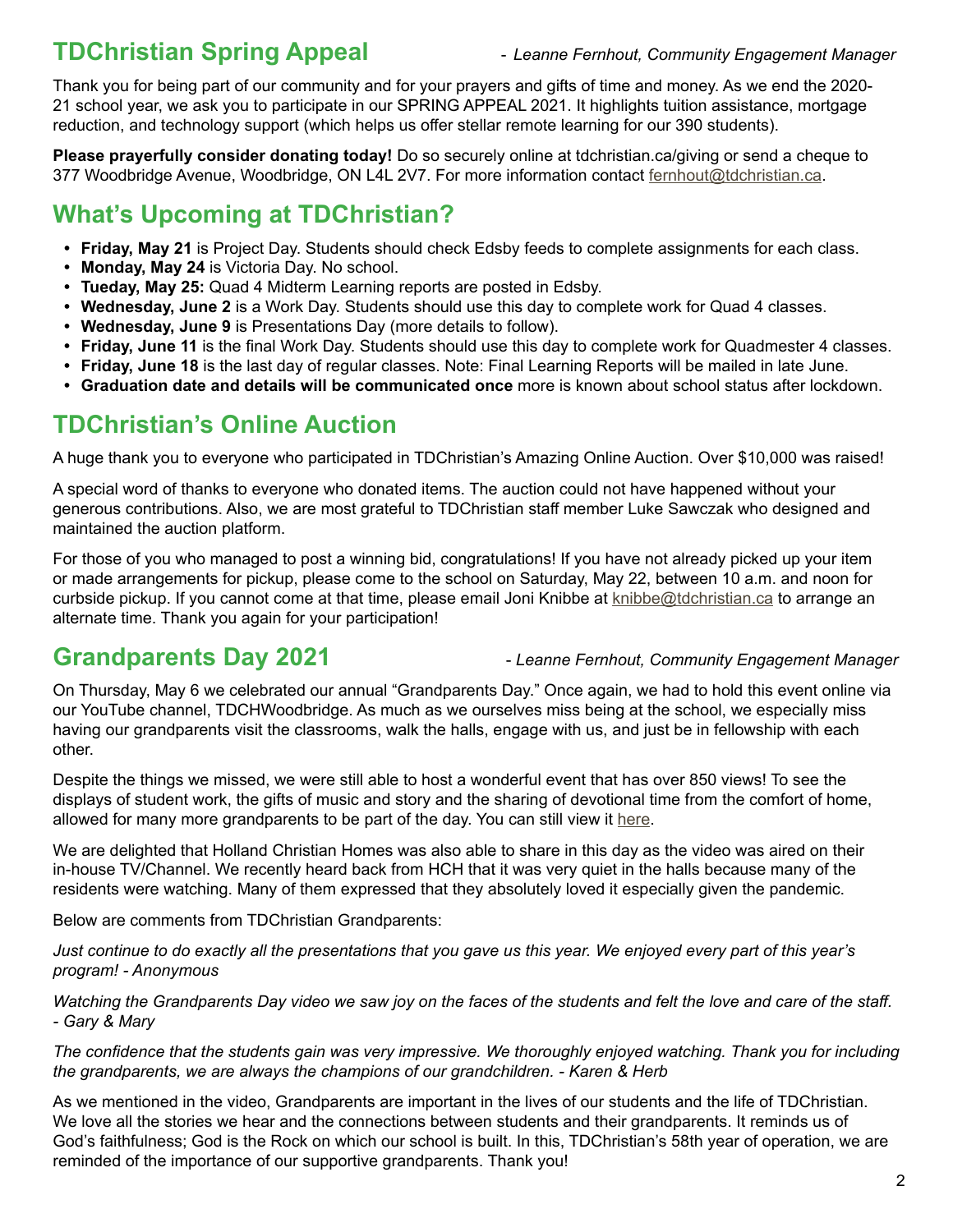## **Praise & Petition** *- E. Dengerink/M. Laswick*

Jerry Klompmaker's daughter, Sadie, was in McMaster Children's Hospital due to a burst appendix. We thank God that, after many anxious days, Sadie is back home and recovering well. The family is thrilled to be back together!

Teacher Rachael Weening continues to gain strength and energy as she recovers from liver donation surgery. It is truly amazing how God created livers so that they can grow again!

Many Grade 12 students are waiting to hear about final acceptance offers to universities and colleges. Please pray for them as they make decisions for moving forward and work at finishing well. Adding to the uncertainty is that what schools will do in September is unknown; we pray that they feel God's guidance as they navigate the next steps.

We give thanks that the Covid infection numbers are decreasing and the vaccination rate is increasing! Continue to pray for health and strength for health care workers and that we will able to determine when a return to school is wise and safe.

## **Transportation 1.** The *J. Dykxhoorn*

Bus routes for next year are in the planning stage. Please contact Marg with address changes so that our records are as up-to-date as possible. Correct information improves our planning.

## **From the Finance Office** *- M. Rosie*

The tuition forms for the 2021-22 school year were mailed on May 14. Please watch for them this week. A stamped return envelope has been provided. Please return the completed package to the school by June 4.

## **Admissions** *- P. Schuurman*

Thank you to those who helped with and participated in our Spring Open House last week. We saw familiar and new faces. We lived streamed to families who are learning more and more about TDChristian. If you know of someone who would like to know more or if you have a son or daughter ready to come this fall, please [apply now](https://www.tdchristian.ca/studentadmissions)!

If you have any questions at all, email me at [schuurman@tdchristian.ca](mailto:schuurman%40tdchristian.ca?subject=). TDChristian is a dynamite place to be!

## **School Culture -** *J. Dykxhoorn***</del>**

Relay for Life officially kicked off last week with the Relay Rally. View the rally on our YouTube channel and follow along on Instagram @tdchristianrelay. If you would like to support Relay for Life, and you are not approached by one of our students, you can donate towards our goal of \$8,000 at [www.relayforlife.ca/tdchs.](http://www.relayforlife.ca/tdchs) **Tomorrow, people are encouraged to wear GREEN to help raise awareness and support those who are battling or have battled lymphoma and liver cancer.** Send pics of yourself or others wearing green to @tdchristianrelay on Instagram. Tag us in your stories!

The results of our recent diversity survey have been collected and highlights will be shared during tomorrow's assembly. Over 30 students have offered to be part of this initiative, which is really exciting. More details will be shared before the end of the school year.

## **Music Notes** *- K. Hayward*

Students in Grade 9 Music are currently working on their Presentation of Learning projects featuring Christian music artists. The grade 11 guitar class is focused on learning about blues artists and preparing for an upcoming assembly in June. Everyone is encouraged to look for future announcements on when the assembly will occur and what we can all look forward to seeing and hearing.

If you have questions about the Music program at TDChristian, please email me at [hayward@tdchristian.ca.](mailto:hayward%40tdchristian.ca?subject=)

# **Grade 12 Kindergarten Pictures & Yearbook Profiles**

By now, grade 12 students or families should have sent a kindergarten picture to this link: [Kindergarten picture.](https://www.dropbox.com/request/P6dj33m0ucaSWvYTEIwr) Grade 12 students also need to fill out a form for their yearbook graduation profile. Click [Grade 12 Form.](https://forms.gle/2nMjFCM8G8STppU99) Parents, guardians, and homestay parents, encourage your grade 12 student to get this completed this week.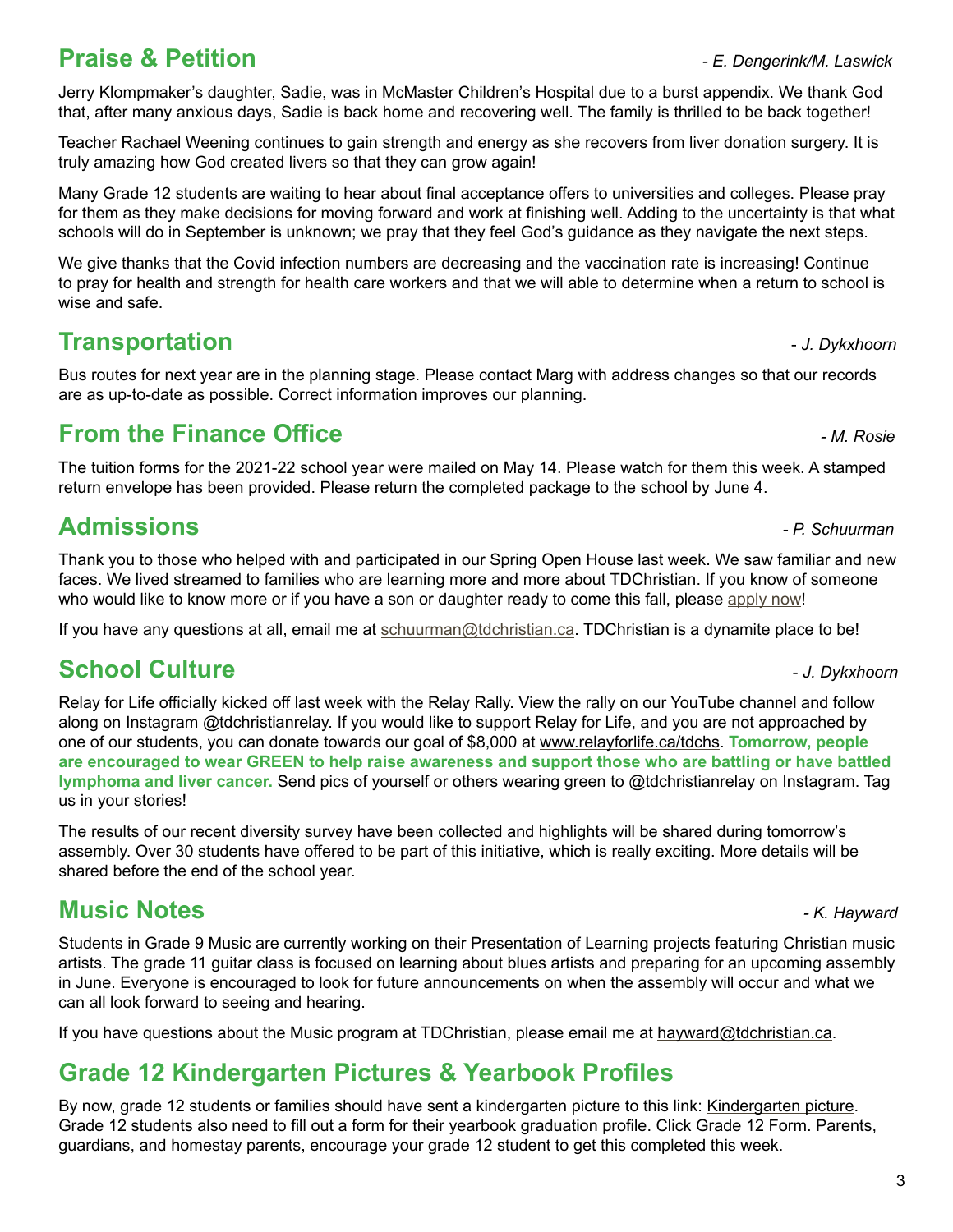## **Answering Big Questions** *- Liz Blaauwendraat,TDChristian Board Member*

Sometimes we open our board meetings by sharing answers to "Will's Big Question", one Principal William Groot poses to us. We take time before the meeting to prepare our answers and then we spend time sharing and discussing them around the board table.

These questions are usually related to big picture ideas around TDChristian, its students, and community. Taking time to think, ponder, and answer these questions provides the board with a time for creativity, personal reflection, and often dreaming and visioning about our ideals and hopes for the school.

Our most recent Big Question was, "What is the most important thing you desire for the students at TDChristian in their learning?" As we shared our answers, the word connection kept coming up. Connection was seen as important to our student's success at our school whether it was connection to the curriculum, teachers, fellow students, or the community. Many of us reflected on how grateful we were to see, hear, and experience our students connecting in various ways to TDChristian, despite the challenges created by Covid 19 and disruption to in-person learning.

As a board member and a parent, I am grateful that despite our extended social isolation brought by the pandemic, we are experiencing connection as a community. I am thankful for the different ways our students, staff, teachers, and community are connecting whether through prayers, online learning, or even virtual membership meetings.

As our days continue in lock downs and isolation, I will continue to pray as both a parent and a board member, that our connections continue, and grow stronger, built on the firm foundation of Christ, our Rock.

## **MP Sorbara Visits Gr 10 Civics Classes**

On Monday May 17, Mr. Vriend, Ms. Sanita & Mr. Freeman combined their three Grade 10 Civics classes to hear from MP Sorbara. Mr. Sorbara is the Member of Parliament for Vaughan-Woodbridge; he is also the Parliamentary Secretary to the Minister or National Revenue and the Chair of the Canada-Italy Interparliamentary Group.

Mr. Sorbara explained his roles in government and then took multiple questions from students. One student commented after the session that they were surprised how Mr. Sorbara "talked to us normally and treated us like adults." It was a conversation that covered many issues from local concerns to the government's pandemic response.

Mr. Sorbara also explained how his committee work and voting have changed during Covid. He showed how he participates in Parliamentary voting via an App on his phone. Here are two photos of his visit.





## **The Learning Commons** *- M. Jaworski*

We are well into the final quadmester of learning for 2020-21. As assignments and tests pile up, students, parents, guardians, and homestay parents are reminded of the ways students can receive support from the Learning Commons:

- **1. Come in person** to school and learn here. During remote learning, you have instant access to teachers and EAs who are willing and able to support you with school work and helping you answer questions you may have. **Contact Mrs. Jaworski to get permission and to make arrangements.**
- **2. Attend Homework Club:** In-person or virtually, in-school homework help is available from Monday to Thursday from 1:45 to 3:15 p.m. Virtual Homework Club is available on Tuesdays and Thursdays from 1:45 to 3:15 p.m. Zoom links can be found in the daily announcements.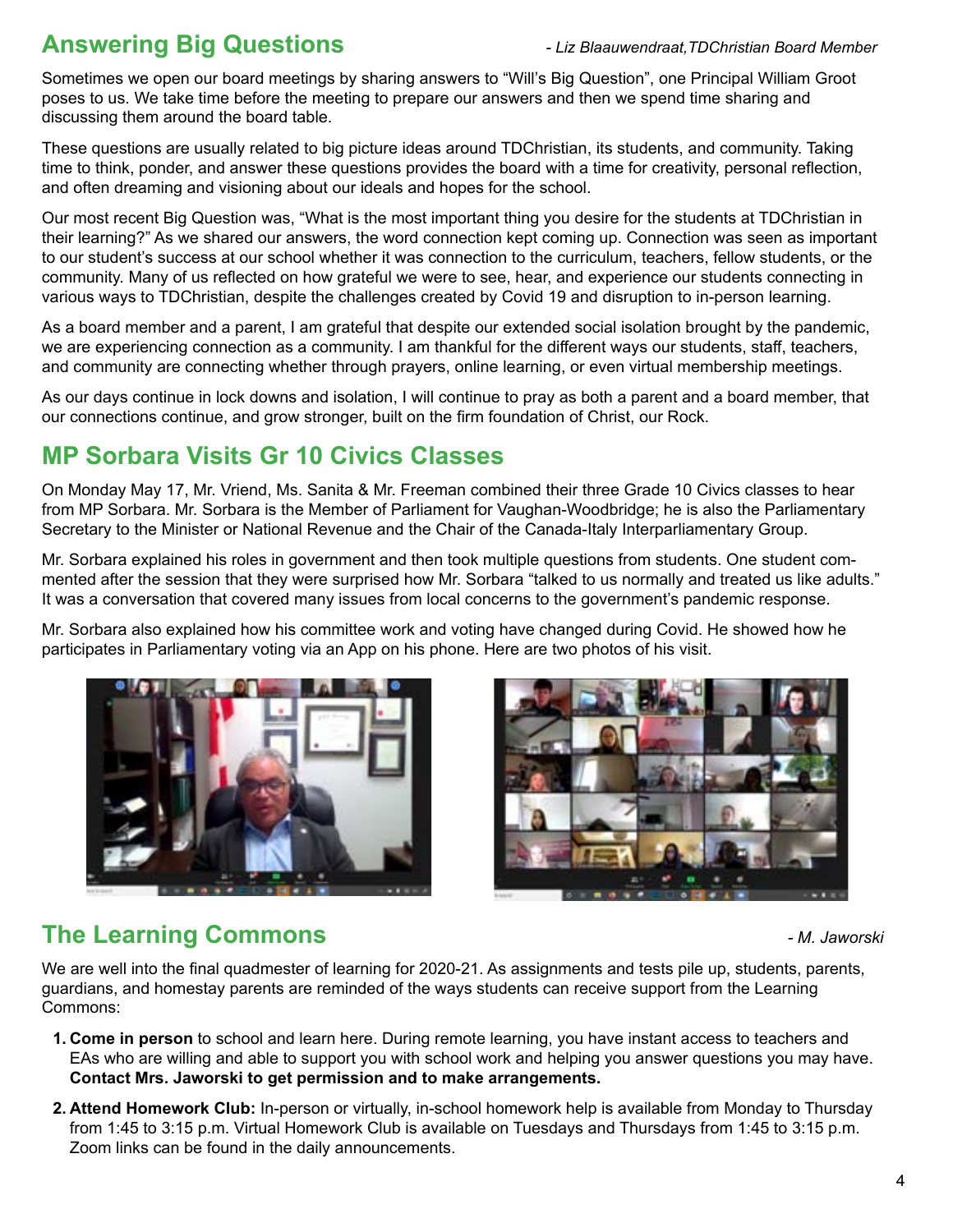We have now started a new fundraising season with FlipGive! Start earning volunteer hours for next school year.

## **If you are already signed up with FlipGive:**

- 1. Login to your FlipGive account.
- 2. Click on the team name on the top left hand corner (Toronto District Christian High School).
- 3. Scroll down below the settings area to where you see 'Switch Account' heading.
- 4. Click on 'Join Team' with the + button and enter the code L2HTJW.

## **To sign up for the first time to FlipGive:**

- 1. Join team TDChristian by clicking: [Join Team Link](https://www.flipgive.com/teams/261509/joins/intro?joincode=L2HTJW). The join Code is L2HTJW.
- 2. You will get a \$5 bonus the first time you shop.

## **Here is how family and friends can now also participate and help you earn hours:**

- 1. Parents and guardians must first join or sign-up to team TDChristian using the set of steps above.
- 2. When we see you have joined, we will then set your family name up as team Player.
- 3. Once #2 is complete, family and friends can be invited to join the team by clicking this link: [Join Team Link.](https://flipgive.app.link/teams/join?fundraiser_name=Leanne&joincode=L2HTJW) When they do, they will be given an option via a dropdown menu to choose under which player they want to sign up. Be sure they choose your team as we won't know all of your family and friends. Alternatively, you can invite others to sign up by sending an invite link/join code directly from your account to them.
- 4. Shop!

## **Here are particulars for this new session of FlipGive** (which runs from now until April 30, 2022):

- 1. Every \$20 you earn for TDChristian earns you ONE parent/guardian volunteer hour up to a maximum of 12.5 hours.
- 2. After you've reached 12.5 hours, you can earn ONE volunteer hour for every \$40 earned via FlipGive for TDChristian.
- 3. Earnings from family and friends who are signed up under your team will count towards your total.
- 4. The maximum number of volunteer hours is 18 hours to encourage people to diversify their volunteering.
- 5. Earnings for volunteer hours will be counted for the 2021-22 school year.

Finally, earn volunteer hours by becoming a HUB leader for the FlipGive program. Email Leanne Fernhout at [fernhout@tdchristian.ca](mailto:fernhout%40tdchristian.ca?subject=) to learn more.

## **Grade 11 Mentorship** *- S. Van Eerden*

Because of the pandemic, Mentorship is looking a little bit different this year. First and foremost, it is connected to English and New Testament classes more directly, so only students in those courses are doing Mentorship right now. Secondly, it only requires a five-hour placement. The hope is that this can be completed in one day, either online or in person, depending where we are at that time.

In discussion with the students, we have recommended either Friday, May 21 or Friday, June 11. No new projects or work will be given on either of these days.

The entire project is due on Friday, June 18, which is the last day of Quad 4. The details of Mentorship can be found on Edsby in the English class library. Feel free to contact Mr. Van Eerden directly with any questions that ari*se.*

## **Falcon's Perch** *- C. Hoving*

We are at the halfway point of our session with Ms. White, also known as "Coach Carolyn" (a parent volunteer) who leads the *Fit for Summer 8-Week Fitness Club*. We encourage students to join for the second half! See the announcements for more info. The club runs every Tuesday at 3:30 p.m. via Zoom. You can also join the the Edsby group "TDCH 8 Week Fit for Summer Challenge (TD Fitness Club)" for nutrition tips and links to the past workouts.

The sun is shining and the weather is warming up! For me, beginning the day with bright blue skies for the past few mornings has really helped me mentally. Take time during your day to enjoy the warmer weather; it definitely helps with motivation when we get outside and move. Keep focused on doing your work daily but take time for yourself, too.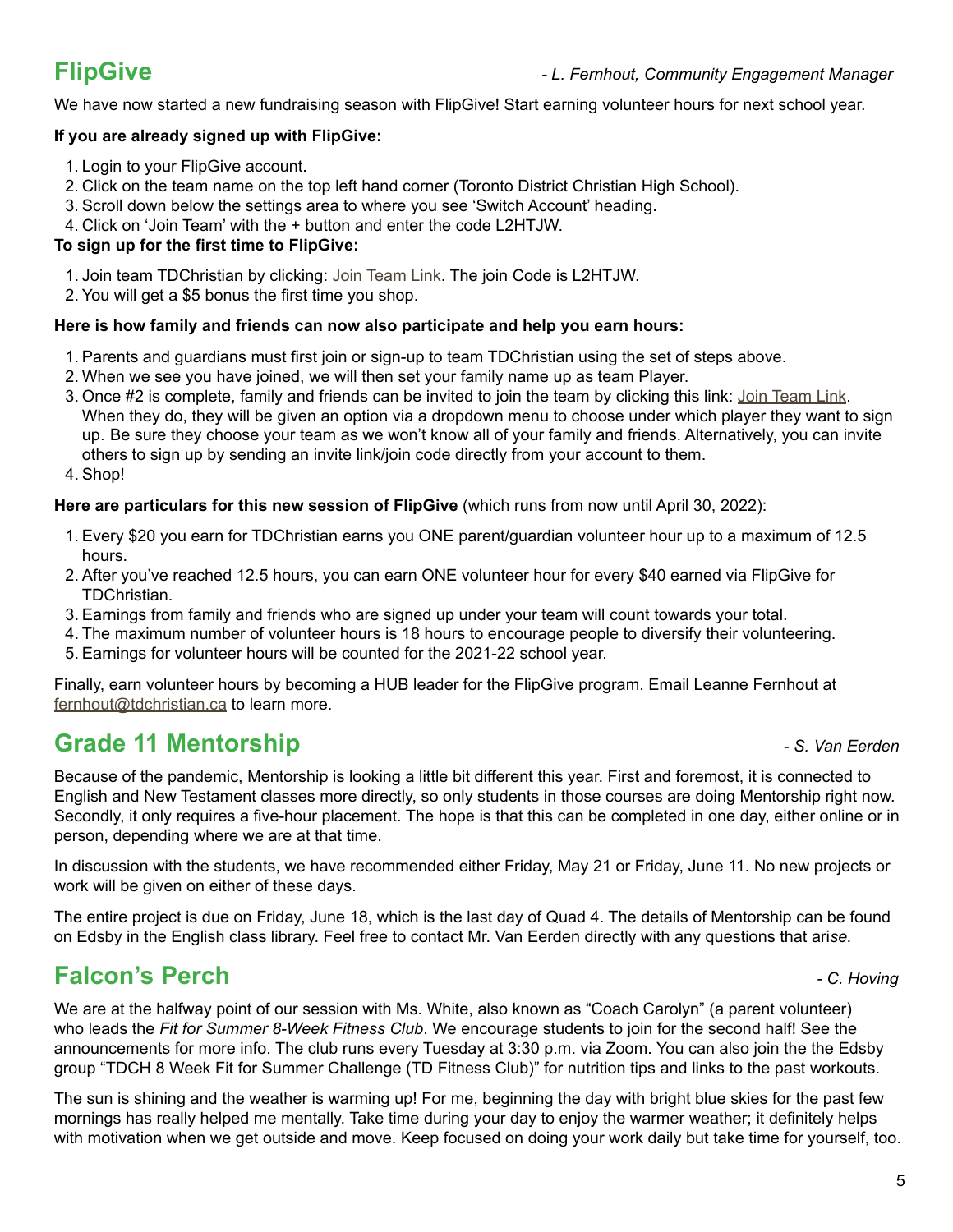## **Guidance Corner** *- E. Dengerink*

**Grade 12 students:** The next round of university offers finishes on May 27. Check for offers on OUAC and the University portals regularly. June 1 is the deadline for accepting a university offer. If you plan to live in residence make sure you apply and pay the registration fee on time! Do you need help? Contact your guidance counsellor.

Many universities offer a summer transition program for students with disabilities, including guidance from a Program Coordinator, academic support from a Learning Strategist and training in the use of assistive technology. Contact the university's student support center for further information.

Are you planning to go to **University of Waterloo**? Apply to Grebel Residence today! Grebel is a great, faith-based residence where community is key! <https://uwaterloo.ca/grebel/grebel-glance>. Grebel residence offers will be sent out beginning on May 26 so apply now. Students need to fill out an online application and participate in a group interview. Note that this is a separate application process from the Waterloo Residence Community Ranking form. Grebel comes highly recommended by many TDChristian alumni and has had our students for many years!

**Power to Change:** Graduating from high school is an exciting milestone. Will you be continuing your studies at a Canadian college or university? Make your faith count. Connect with Power to Change: click [here](https://p2c.com/students/next/). You can sign up for their newsletter at [p2c.com/students/subscribe.](http://p2c.com/students/subscribe)

**Summer School information** for local Public and Catholic School Boards can be found on the TDChristian Splash! Page. TDChristian does not offer summer school. Virtual summer school is available through your local school boards. Students can attend to recover a credit, upgrade a course, or to take a new course. You must contact Mrs. Dengerink in order to register and for course approval.

**Summer Opportunity:** BETA Camp is a virtual enrichment program for exceptional high school students focusing on business, technology, and entrepreneurship. It provides high school students the tools to become leaders in fields of their passion by guiding them through the process of building a business from the ground up. Campers will learn directly from industry professionals from leading companies and entrepreneurs at the forefront of innovation. They then take that knowledge and apply it immediately to building their own ventures. See [here.](http://www.beta.camp/?utm_source=decateacher) To learn more, sign up for one of the information [sessions.](https://get.beta.camp/infosession/?utm_source=deca3) Applications are due on May 31. Click on this [link](https://student.beta.camp/application) to access the application.

## **Centre Stage** *Centre Stage*

39 Steps to THE 39 STEPS?

"Once more to the breach, dear friends, once more!" may be a line from Shakespeare's HENRY V – but for our production of THE 39 STEPS it seems completely appropriate!

A few years back, Country Day School mounted a production of THE 39 STEPS. Former TDChristian Drama student Blake Garbe's uncle works in the theatre there. When he heard we were doing the show as an Alumni Production, he generously offered to loan us the set. We loaded it into a cube van and unloaded it into the Commons, excited to begin rehearsals after the break.

The March Break.

2020.

Well... that was step one.

Flash forward to next week.

Cast and crew, Mr. Peters, his wife Jane Miller, along with Jade Hoekstra will Zoom-meet on Tuesday to organize one last attempt at "the breach." Will we be successful in getting this show to opening night? Will it be a livestream? Will it be an outdoor performance? As always, your prayers are appreciated and coveted as we step forward in faith with this year's school show!

## **Library Shelf** *- J. Knibbe*

Thank you to all of the families and students who have returned textbooks and library books recently. If your family has received an Edsby message with information about items that still need to be returned to the school, thank you in advance for following up and returning the books and supplies that were borrowed in the last quadmester.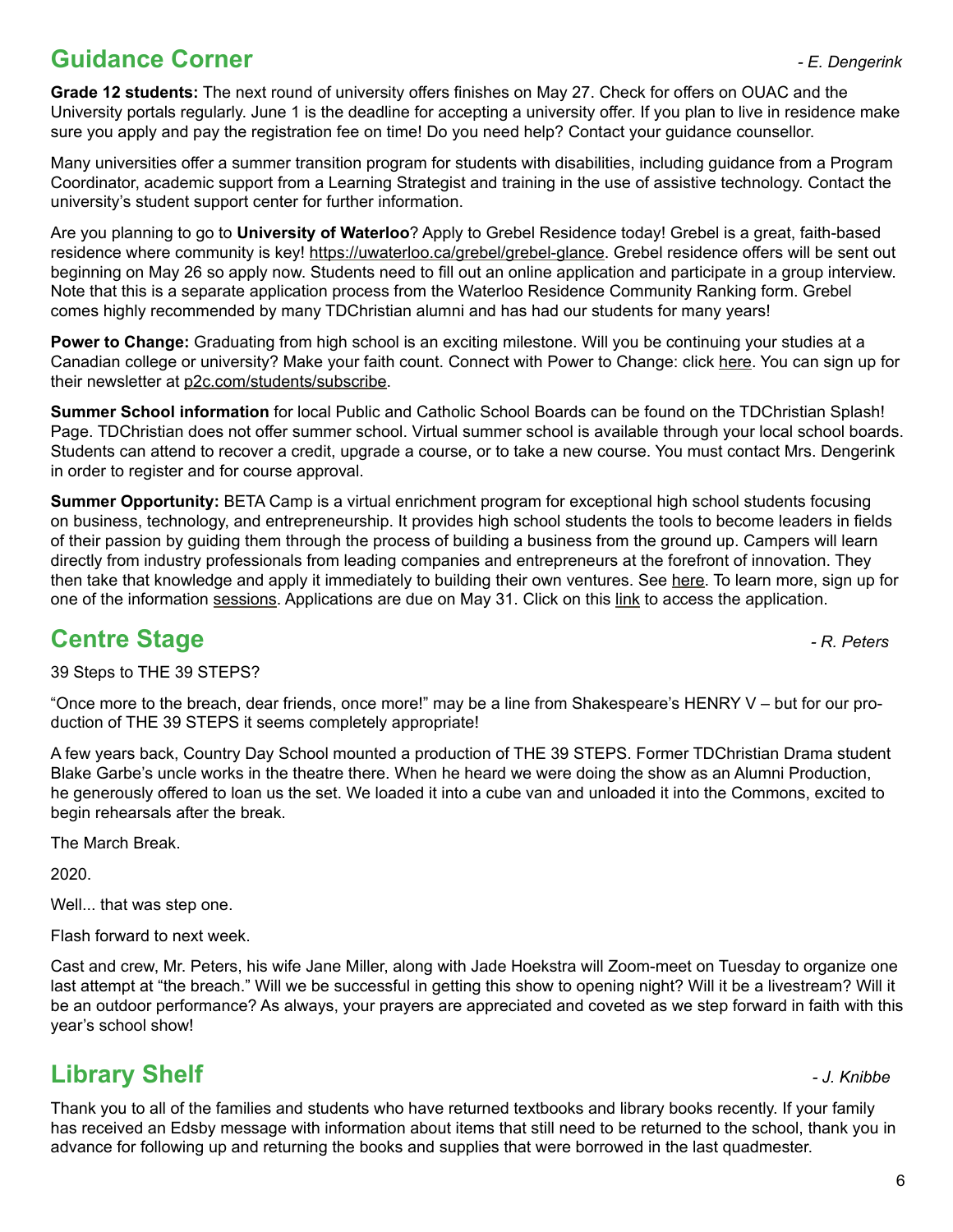## **TDChristian Archives** *- J. Knibbe*

**Archives Collection:** For several years, teacher Richard Vanderkloet created small wooden mementoes as gifts for TD graduates. The example pictured here was given in 1997.



If you remember receiving a similar gift at your grad breakfast, and still have it, it would be great if you could send us a photo of the object and the year that it was given. We are also happy to accept the actual object if you would like to donate it to the archives collection.

Project 20/20 includes the construction of a bank of display cases along the History Hall, in which we plan to display many items from the collection. Stay tuned for further developments!

**Photos and Videos:** Anyone who has photos or videos of past TDChristian events is encouraged to send them our way. We would be happy to scan and return them.

**@TD Newsletter:** We love to keep in contact with all of our alumni and send them the @TDChristian quarterlies! We encourage you to send us your email address via [alumni@tdchristian.ca](mailto:alumni%40tdchristian.ca?subject=).

**Everything else:** If, while reorganizing and cleaning up files etc., you come across anything from TD, such as Newsletters, play programs, graduation programs, posters, school clothing, that we could add to the archives, email me at knibbe@tdchristian.ca.

# **Volunteer Opportunities**

- 1. We are looking for families to fill in a review of your TDChristian experience for our online profile at Ourkids.net. This is a comprehensive review that may take two hours to answer all of the questions (the volunteer hours are to reward you for your time, not your glowing review!). It can be written by a parent, guardian, or a Grade 11 or 12 student. You can read other reviews by clicking on the link on the very bottom of our home page. If you are interested, please send an Edsby message to Mr. Buwalda or email [buwalda@tdchristian.ca.](mailto:buwalda%40tdchristian.ca?subject=)
- 2. Check the next Fridge Door about how to earn volunteer hours by attending our, hopefully first and only-ever, Zoom Presentations Day on June 9. The time of the event will depend on Covid restrictions at that time.